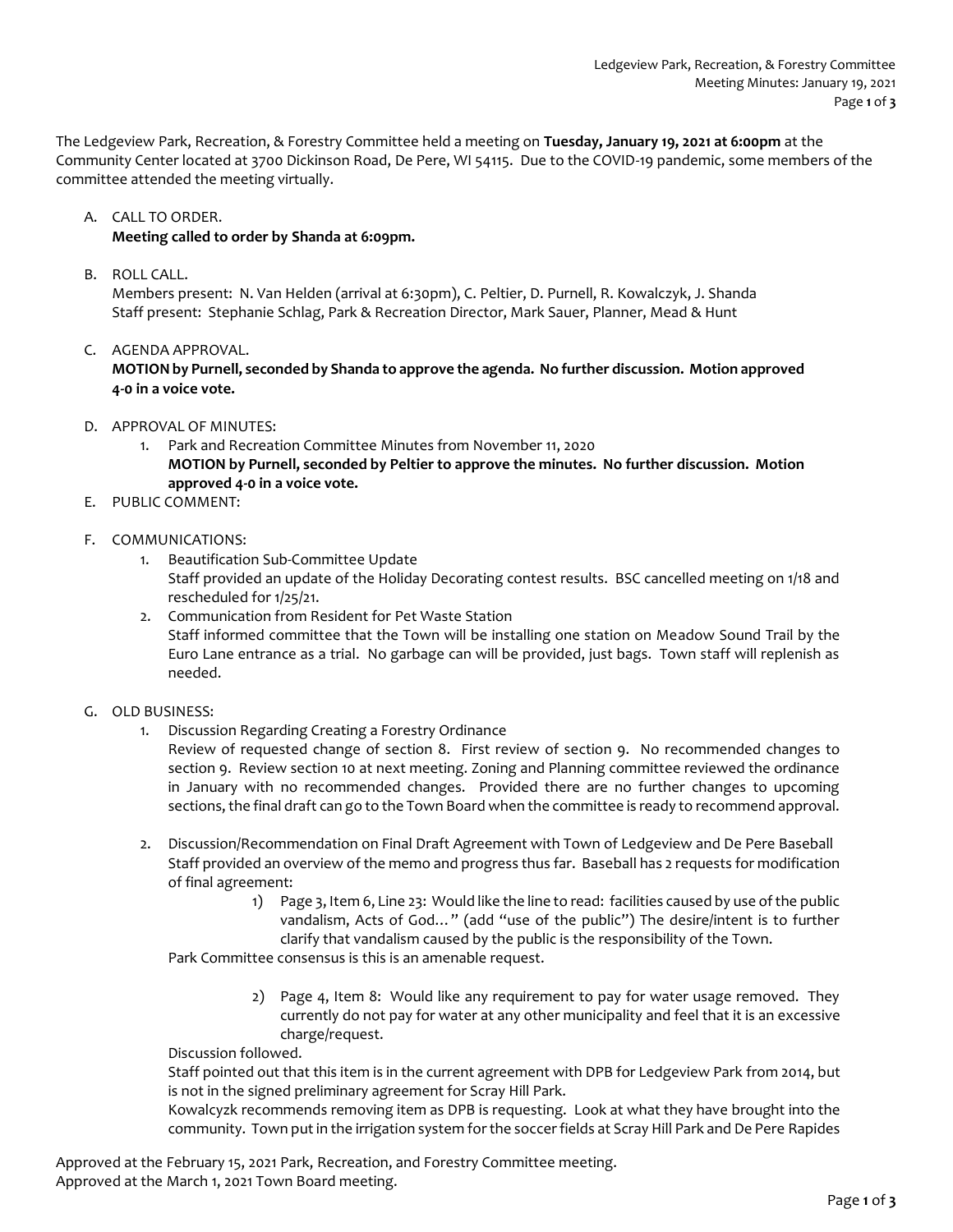(soccer) doesn't pay for irrigation. DPB put in the irrigation system at the park and now we are requesting them to pay. Doesn't make sense or seem fair.

Purnell agrees that DPB shouldn't pay for water. Feels that if the Town pays for water it maintains the perception of it being a public park. It's the responsibility of the town to take care of the public facility. Shanda agrees with Kowalzcyk and because of precedence set w/Rapides.

Stated that Town will pay for a schedule set by the town and anything above normal schedule, must be requested by baseball and paid for by baseball. Asked if the Town could charge DPB for usage above a certain limit, since it is a relatively long agreement.

Arrival of Nicole at 6:30pm.

Peltier: likes the idea of a limit, but doesn't know how it might be done.

Staff confirmed there is not a separate meter for water for the baseball fields. All water is currently on the same meter.

Committee is in consensus that this item does not need to be added to the final agreement.

**Motion by Shanda, seconded by Van Helden to recommend board approve final agreement with De Pere Baseball with changes as requested by De Pere Baseball. No further discussion. Motion approved unanimously in a voice vote.**

## H. NEW BUSINESS:

1. 2020 Work Plan Evaluation and Discussion of 2021 Work Plan

Overview provided by M. Sauer of 2020 work plan as well as of task list as outlined in the CORP.

#### **The following items were mentioned from committee members as preferred high priority items:**

Kowalczyk: likes the idea of working toward something at the landfill, trails of some sort (bike, walking/hiking)

Van Helden: connection pieces—ER trail, or other area/neighborhood. Should start planning so we can budget for future construction. Add signage and don't forget to add new parcels to demarcation plan Would like ZPC to focus on space of storm water retention ponds to allow a walking path around them. Sauer mentioned that stormwaterfacilities do not count toward park land dedication for the developers and warned that trails around certain stormwater ponds would then require fencing depending upon pond design/size/slope.

Peltier: feels that the committee is making great progress and agrees with other committee members Purnell: likes focusing on trinity ridge area off Scray Hill Road

Shanda: asked mark to do a layout of maps of Ledgeview to add trails to it to see where connectivity is missing at a future meeting, Connect Hidden Woods to Dallas Lane (desktop mapping exercise to look at connections). Committee needs to not lose sight of the importance of connectivity throughout Ledgeview.

Work toward progress at the landfill. Bike community is very interested.

Town should look at aggressively pursuing a large parcel of land on the east end of town for recreational opportunities.

Committee asked staff to move 2020 "In Progress" items to 2021 work plan and work toward those being complete in 2021. Staff will review and bring back a 2021 work plan for the committee to review and take action.

2. Recommendation on Fire Station 2 Reservation Policy

Shanda provided an overview of the memo. Staff is asking for an approved policy for guidelines on future requests, should they occur.

**Motion by Shanda, seconded by Purnell to approve the Fire Station 2 Reservation Policy. No further discussion. Motion approved unanimously in a voice vote.**

3. Discussion on future park to be located at Eagle Bluff Condo Association Sauer provided an overview of the updated park design per the discussion at the meeting with the Eagle Bluff Condo Association (EBCA) representatives at the 1/12/21 meeting. There is a desire from the EBCA to have pickleball /blacktop area similar to Two Dollar. Committee is in support. EBCA reps would like Park Committee to choose a name and allow EBCA to provide input.

Approved at the February 15, 2021 Park, Recreation, and Forestry Committee meeting. Approved at the March 1, 2021 Town Board meeting.